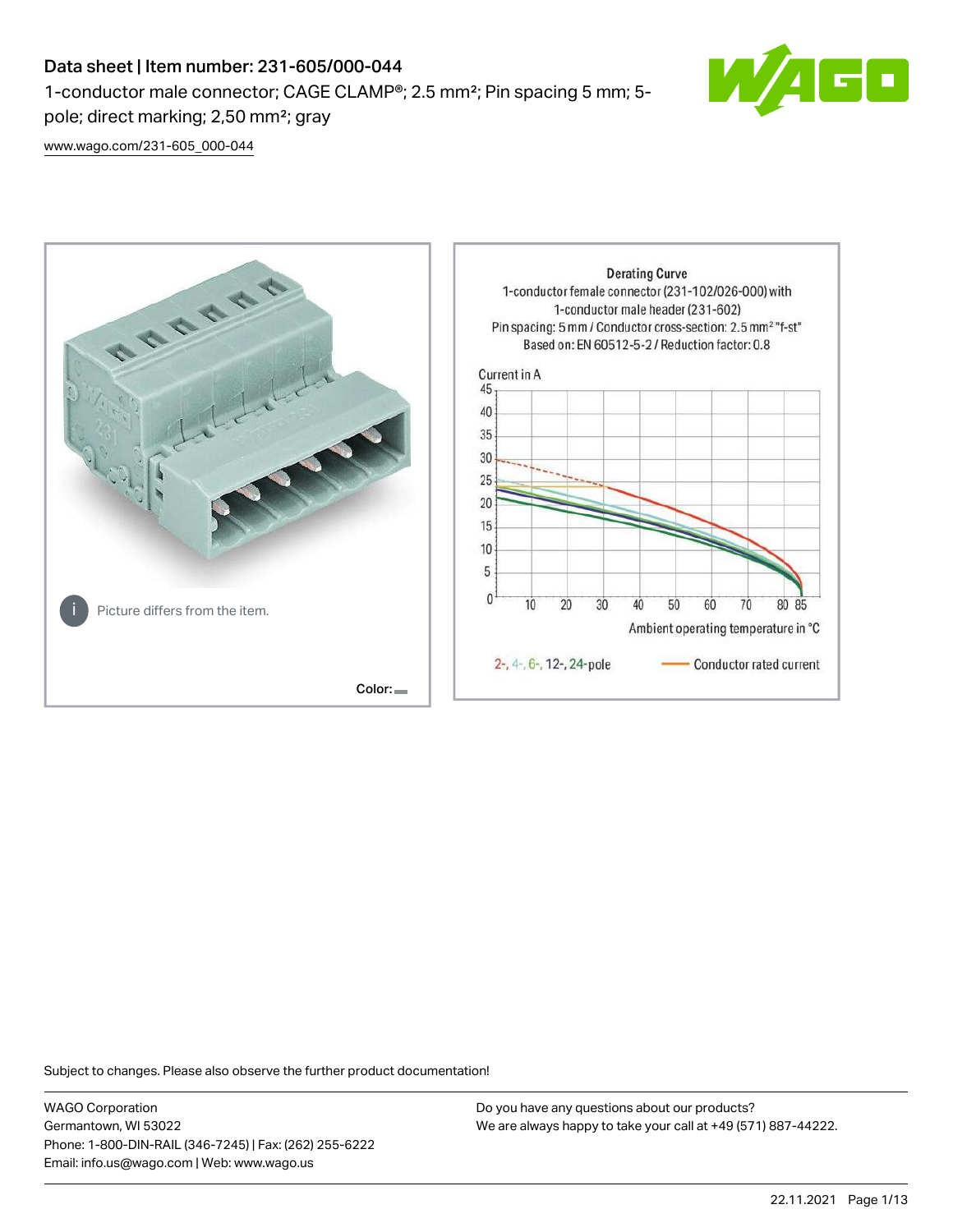



```
L = (pole no. -1) x pin spacing +8.2 mm
```
 $L_1 = L - 1.7$  mm

```
L_2 = L - 1.2 mm
```
#### Item description

- $\blacksquare$ Universal connection for all conductor types
- Easy cable pre-assembly and on-unit wiring via vertical and horizontal CAGE CLAMP<sup>®</sup> actuation  $\blacksquare$
- $\blacksquare$ For wire-to-wire and board-to-wire connections
- $\blacksquare$ Versions available with snap-in mounting feet or flanges for panel or through-panel mounting

Subject to changes. Please also observe the further product documentation!

WAGO Corporation Germantown, WI 53022 Phone: 1-800-DIN-RAIL (346-7245) | Fax: (262) 255-6222 Email: info.us@wago.com | Web: www.wago.us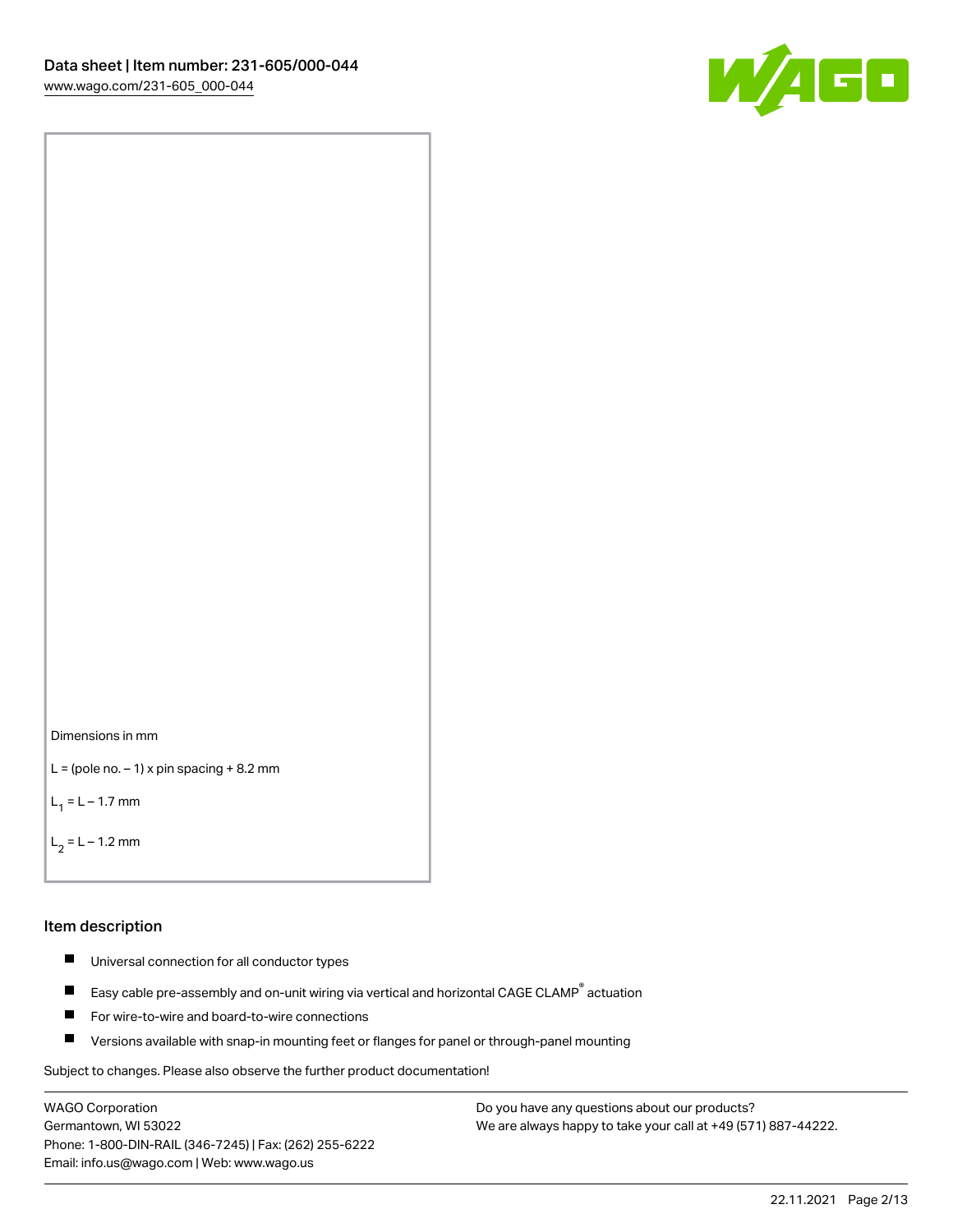W/AGO

 $\blacksquare$ With coding fingers

#### Data Notes

| Safety information 1 | The <i>MCS - MULTI CONNECTION SYSTEM</i> includes connectors<br>without breaking capacity in accordance with DIN EN 61984. When<br>used as intended, these connectors must not be connected<br>/disconnected when live or under load. The circuit design should<br>ensure header pins, which can be touched, are not live when<br>unmated. |
|----------------------|--------------------------------------------------------------------------------------------------------------------------------------------------------------------------------------------------------------------------------------------------------------------------------------------------------------------------------------------|
| Variants:            | Other pole numbers<br>Gold-plated or partially gold-plated contact surfaces<br>Other versions (or variants) can be requested from WAGO Sales or<br>configured at https://configurator.wago.com/                                                                                                                                            |

# Electrical data

## IEC Approvals

| Ratings per                 | IEC/EN 60664-1                                                       |
|-----------------------------|----------------------------------------------------------------------|
| Rated voltage (III / 3)     | 320 V                                                                |
| Rated surge voltage (III/3) | 4 <sub>kV</sub>                                                      |
| Rated voltage (III/2)       | 320 V                                                                |
| Rated surge voltage (III/2) | 4 <sub>k</sub> V                                                     |
| Nominal voltage (II/2)      | 630 V                                                                |
| Rated surge voltage (II/2)  | 4 <sub>k</sub> V                                                     |
| Rated current               | 12A                                                                  |
| Legend (ratings)            | (III / 2) $\triangleq$ Overvoltage category III / Pollution degree 2 |

# UL Approvals

| Approvals per                  | UL 1059 |
|--------------------------------|---------|
| Rated voltage UL (Use Group B) | 300 V   |
| Rated current UL (Use Group B) | 15 A    |
| Rated voltage UL (Use Group D) | 300 V   |
| Rated current UL (Use Group D) | 10 A    |

# Ratings per UL

| Rated voltage UL 1977 | 600 V |
|-----------------------|-------|
| Rated current UL 1977 | . .   |

Subject to changes. Please also observe the further product documentation!

| <b>WAGO Corporation</b>                                | Do you have any questions about our products?                 |
|--------------------------------------------------------|---------------------------------------------------------------|
| Germantown. WI 53022                                   | We are always happy to take your call at +49 (571) 887-44222. |
| Phone: 1-800-DIN-RAIL (346-7245)   Fax: (262) 255-6222 |                                                               |
| Email: info.us@wago.com   Web: www.wago.us             |                                                               |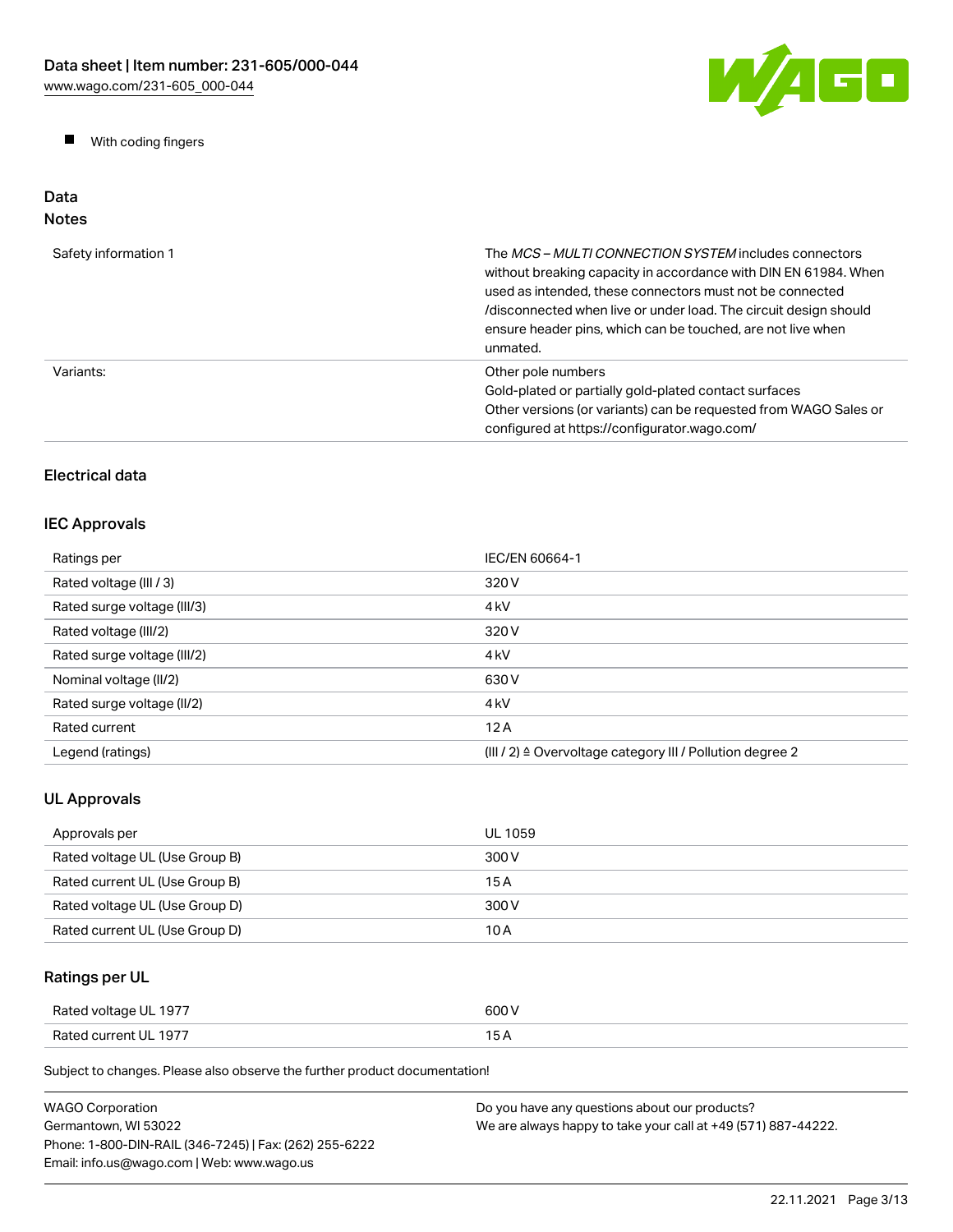

## CSA Approvals

| Approvals per                   | CSA   |
|---------------------------------|-------|
| Rated voltage CSA (Use Group B) | 300 V |
| Rated current CSA (Use Group B) | 15 A  |
| Rated voltage CSA (Use Group D) | 300 V |
| Rated current CSA (Use Group D) | 10 A  |

## Connection data

| Total number of potentials |  |
|----------------------------|--|
| Number of connection types |  |
| Number of levels           |  |

## Connection 1

| Connection technology                             | CAGE CLAMP <sup>®</sup>                 |
|---------------------------------------------------|-----------------------------------------|
| Actuation type                                    | Operating tool                          |
| Solid conductor                                   | $0.082.5$ mm <sup>2</sup> / 28  12 AWG  |
| Fine-stranded conductor                           | $0.08$ 2.5 mm <sup>2</sup> / 28  12 AWG |
| Fine-stranded conductor; with insulated ferrule   | $0.251.5$ mm <sup>2</sup>               |
| Fine-stranded conductor; with uninsulated ferrule | $0.252.5$ mm <sup>2</sup>               |
| Strip length                                      | $89$ mm / 0.31 $$ 0.35 inch             |
| Number of poles                                   | 5                                       |
| Conductor entry direction to mating direction     | 0°                                      |

## Physical data

| Pin spacing | 5 mm / 0.197 inch    |
|-------------|----------------------|
| Width       | 28.2 mm / 1.11 inch  |
| Height      | 14.3 mm / 0.563 inch |
| Depth       | 27.5 mm / 1.083 inch |

## Plug-in connection

| Contact type (pluggable connector) | Male connector/plug |
|------------------------------------|---------------------|
| Connector (connection type)        | for conductor       |
| Mismating protection               | No                  |
| Locking of plug-in connection      | Without             |

Subject to changes. Please also observe the further product documentation! Material data

| <b>WAGO Corporation</b>                                | Do you have any questions about our products?                 |
|--------------------------------------------------------|---------------------------------------------------------------|
| Germantown, WI 53022                                   | We are always happy to take your call at +49 (571) 887-44222. |
| Phone: 1-800-DIN-RAIL (346-7245)   Fax: (262) 255-6222 |                                                               |
| Email: info.us@wago.com   Web: www.wago.us             |                                                               |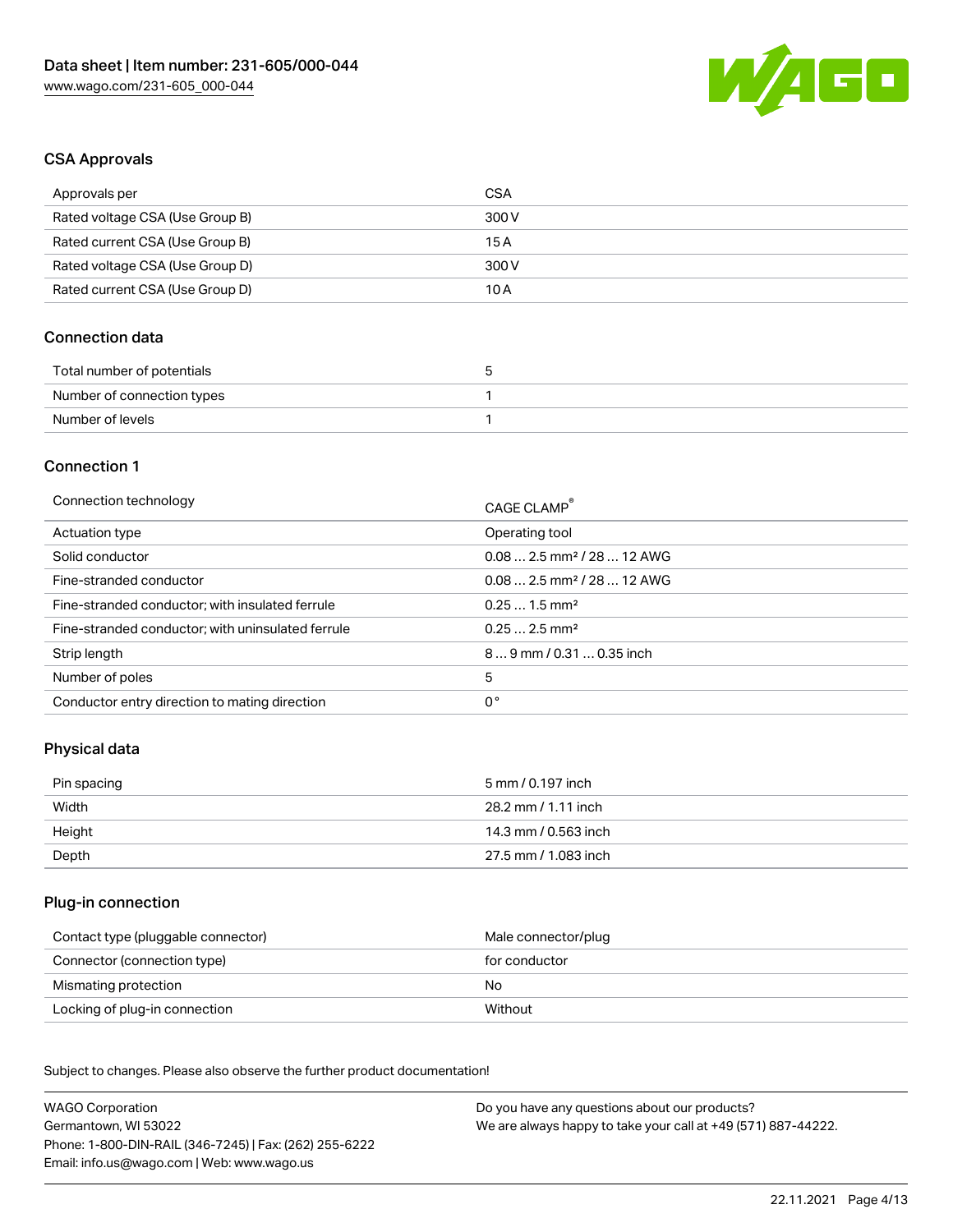

## Material data

| Color                       | gray                                   |
|-----------------------------|----------------------------------------|
| Material group              |                                        |
| Insulation material         | Polyamide (PA66)                       |
| Flammability class per UL94 | V <sub>0</sub>                         |
| Clamping spring material    | Chrome nickel spring steel (CrNi)      |
| Contact material            | Electrolytic copper $(E_{\text{Cul}})$ |
| Contact plating             | tin-plated                             |
| Fire load                   | 0.14M                                  |
| Weight                      | 8g                                     |
|                             |                                        |

#### Environmental requirements

| Limit temperature range | . +100 °C<br>-60 … |
|-------------------------|--------------------|
|-------------------------|--------------------|

### Commercial data

| Product Group         | 3 (Multi Conn. System) |
|-----------------------|------------------------|
| PU (SPU)              | 100 Stück              |
| Packaging type        | box                    |
| Country of origin     | DE                     |
| <b>GTIN</b>           | 4044918257176          |
| Customs tariff number | 85366990990            |

## Approvals / Certificates

## Country specific Approvals

| Logo | Approval                               | <b>Additional Approval Text</b> | Certificate<br>name |
|------|----------------------------------------|---------------------------------|---------------------|
| Æ    | <b>CSA</b><br>DEKRA Certification B.V. | C <sub>22.2</sub>               | 1466354             |

#### Ship Approvals

| Logo          | Approval            | <b>Additional Approval Text</b> | Certificate<br>name |
|---------------|---------------------|---------------------------------|---------------------|
| 0             | BV                  | IEC 60998                       | 11915/D0            |
| <b>BUREAU</b> | Bureau Veritas S.A. |                                 | BV                  |

Subject to changes. Please also observe the further product documentation!

| <b>WAGO Corporation</b>                                | Do you have any questions about our products?                 |
|--------------------------------------------------------|---------------------------------------------------------------|
| Germantown. WI 53022                                   | We are always happy to take your call at +49 (571) 887-44222. |
| Phone: 1-800-DIN-RAIL (346-7245)   Fax: (262) 255-6222 |                                                               |
| Email: info.us@wago.com   Web: www.wago.us             |                                                               |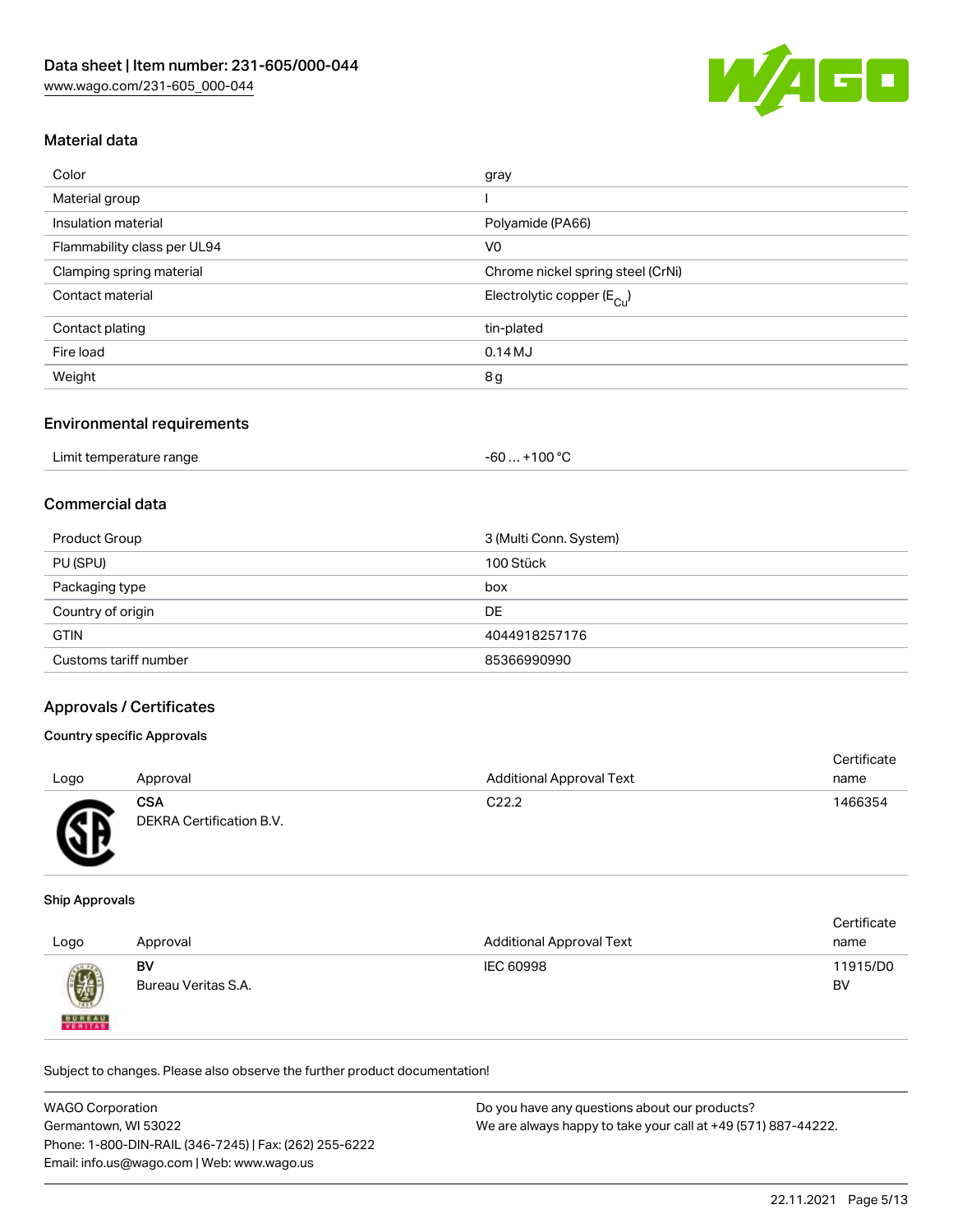



| Logo                       | Approval                             | <b>Additional Approval Text</b> | Certificate<br>name |
|----------------------------|--------------------------------------|---------------------------------|---------------------|
| $\boldsymbol{\mathcal{H}}$ | UL<br>Underwriters Laboratories Inc. | <b>UL 1977</b>                  | E45171              |
|                            |                                      |                                 |                     |

## Counterpart

|        | Item no.231-105/026-000<br>Female plug; 5-pole; 12 AWG max; pin spacing 5 mm; 1 conductor per pole; gray | www.wago.com/231-105/026-000 |
|--------|----------------------------------------------------------------------------------------------------------|------------------------------|
| 1.6000 | Item no.232-235<br>THT female header; angled; Pin spacing 5 mm; 5-pole; 0.6 x 1.0 mm solder pin; gray    | www.wago.com/232-235         |
| 感      | Item no.232-135<br>THT female header; straight; Pin spacing 5 mm; 5-pole; 0.6 x 1.0 mm solder pin; gray  | www.wago.com/232-135         |

## Optional accessories

Email: info.us@wago.com | Web: www.wago.us

## Coding

| oou⊪ıy                  |                                                                            |                                                               |
|-------------------------|----------------------------------------------------------------------------|---------------------------------------------------------------|
| Coding                  |                                                                            |                                                               |
|                         | Item no.: 231-129<br>Coding key; snap-on type; light gray                  | www.wago.com/231-129                                          |
| Jumpers                 |                                                                            |                                                               |
| Jumper                  |                                                                            |                                                               |
|                         |                                                                            |                                                               |
|                         | Item no.: 231-905                                                          | www.wago.com/231-905                                          |
|                         | Jumper; for conductor entry; 5-way; insulated; gray                        |                                                               |
|                         | Item no.: 231-903                                                          |                                                               |
|                         | Jumper; for conductor entry; 3-way; insulated; gray                        | www.wago.com/231-903                                          |
|                         | Item no.: 231-907                                                          |                                                               |
|                         | Jumper; for conductor entry; 7-way; insulated; gray                        | www.wago.com/231-907                                          |
|                         | Item no.: 231-910                                                          |                                                               |
|                         | Jumper; for conductor entry; 10-way; insulated; gray                       | www.wago.com/231-910                                          |
|                         | Item no.: 231-902                                                          |                                                               |
|                         | Jumper; for conductor entry; 2-way; insulated; gray                        | www.wago.com/231-902                                          |
| <b>Strain relief</b>    |                                                                            |                                                               |
| Strain relief housing   |                                                                            |                                                               |
|                         | Subject to changes. Please also observe the further product documentation! |                                                               |
| <b>WAGO Corporation</b> |                                                                            | Do you have any questions about our products?                 |
| Germantown, WI 53022    |                                                                            | We are always happy to take your call at +49 (571) 887-44222. |
|                         | Phone: 1-800-DIN-RAIL (346-7245)   Fax: (262) 255-6222                     |                                                               |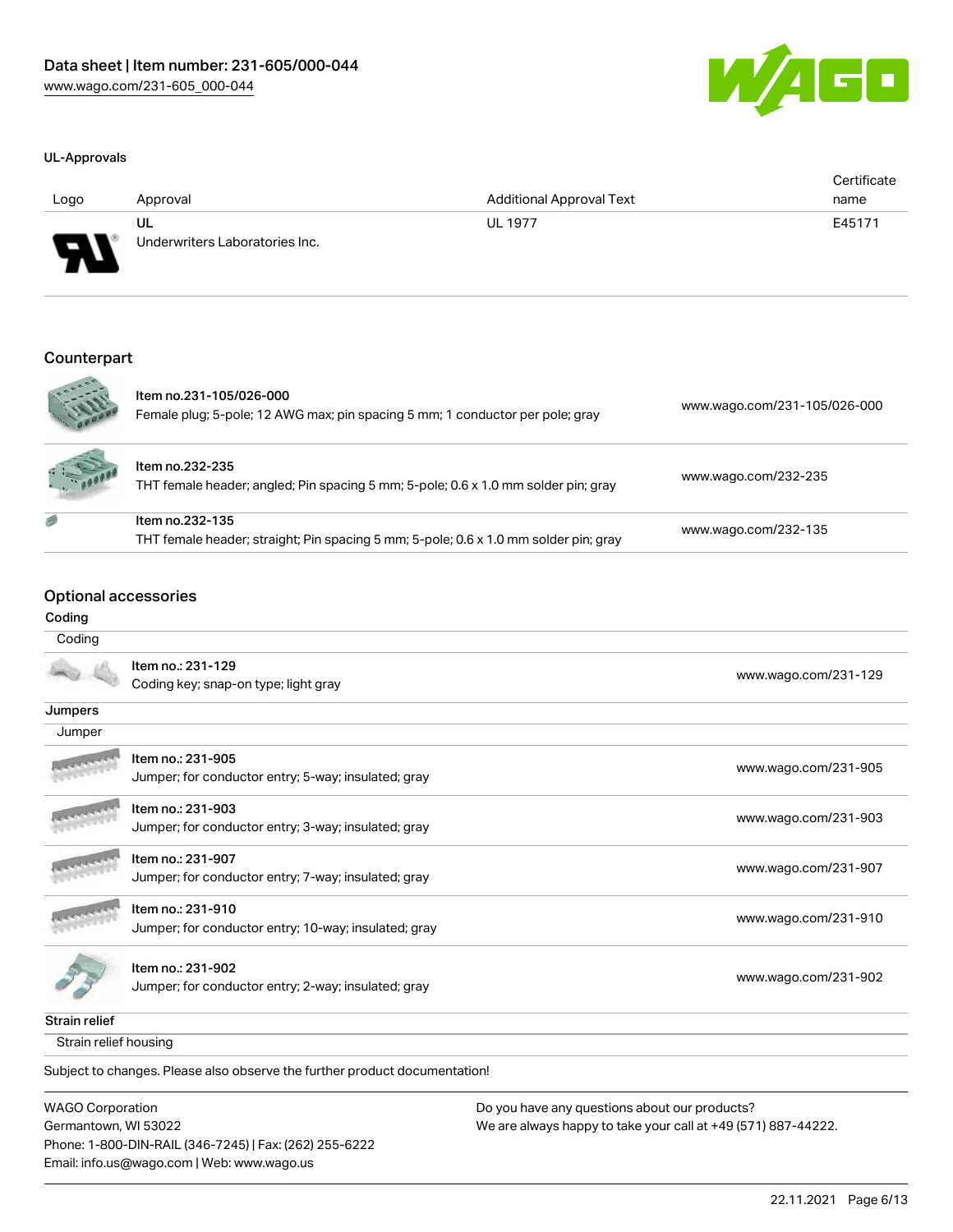[www.wago.com/231-605\\_000-044](http://www.wago.com/231-605_000-044)



|                   | Item no.: 232-605                                                                                                | www.wago.com/232-605 |
|-------------------|------------------------------------------------------------------------------------------------------------------|----------------------|
|                   | Strain relief housing; gray                                                                                      |                      |
| Insulations stops |                                                                                                                  |                      |
| Insulation stop   |                                                                                                                  |                      |
|                   | Item no.: 231-672<br>Insulation stop; 0.75 - 1 mm <sup>2</sup> ; dark gray                                       | www.wago.com/231-672 |
|                   | Item no.: 231-670<br>Insulation stop; 0.08-0.2 mm <sup>2</sup> / 0.2 mm <sup>2</sup> "s"; white                  | www.wago.com/231-670 |
|                   | Item no.: 231-671<br>Insulation stop; 0.25 - 0.5 mm <sup>2</sup> ; light gray                                    | www.wago.com/231-671 |
| Cover             |                                                                                                                  |                      |
| Cover             |                                                                                                                  |                      |
|                   | Item no.: 231-668<br>Lockout caps; for covering unused clamping units; gray                                      | www.wago.com/231-668 |
| <b>Tools</b>      |                                                                                                                  |                      |
| Operating tool    |                                                                                                                  |                      |
|                   | Item no.: 209-130<br>Operating tool; suitable for 264, 280 and 281 Series; 1-way; of insulating material; white  | www.wago.com/209-130 |
|                   | Item no.: 209-132<br>Operating tool; for connecting comb-style jumper bar; 2-way; of insulating material         | www.wago.com/209-132 |
|                   | Item no.: 231-159<br>Operating tool; natural                                                                     | www.wago.com/231-159 |
|                   | Item no.: 210-250<br>Operating tool; for MCS MINI & MIDI with CAGE CLAMP® connection; red                        | www.wago.com/210-250 |
|                   | Item no.: 231-231<br>Combination operating tool; red                                                             | www.wago.com/231-231 |
|                   | Item no.: 210-657<br>Operating tool; Blade: 3.5 x 0.5 mm; with a partially insulated shaft; short; multicoloured | www.wago.com/210-657 |
|                   | Item no.: 210-720<br>Operating tool; Blade: 3.5 x 0.5 mm; with a partially insulated shaft; multicoloured        | www.wago.com/210-720 |
|                   | Item no.: 231-131<br>Operating tool; made of insulating material; 1-way; loose; white                            | www.wago.com/231-131 |
|                   | Subject to changes. Please also observe the further product documentation!                                       |                      |

| WAGO Corporation                                       |
|--------------------------------------------------------|
| Germantown. WI 53022                                   |
| Phone: 1-800-DIN-RAIL (346-7245)   Fax: (262) 255-6222 |
| Email: info.us@wago.com   Web: www.wago.us             |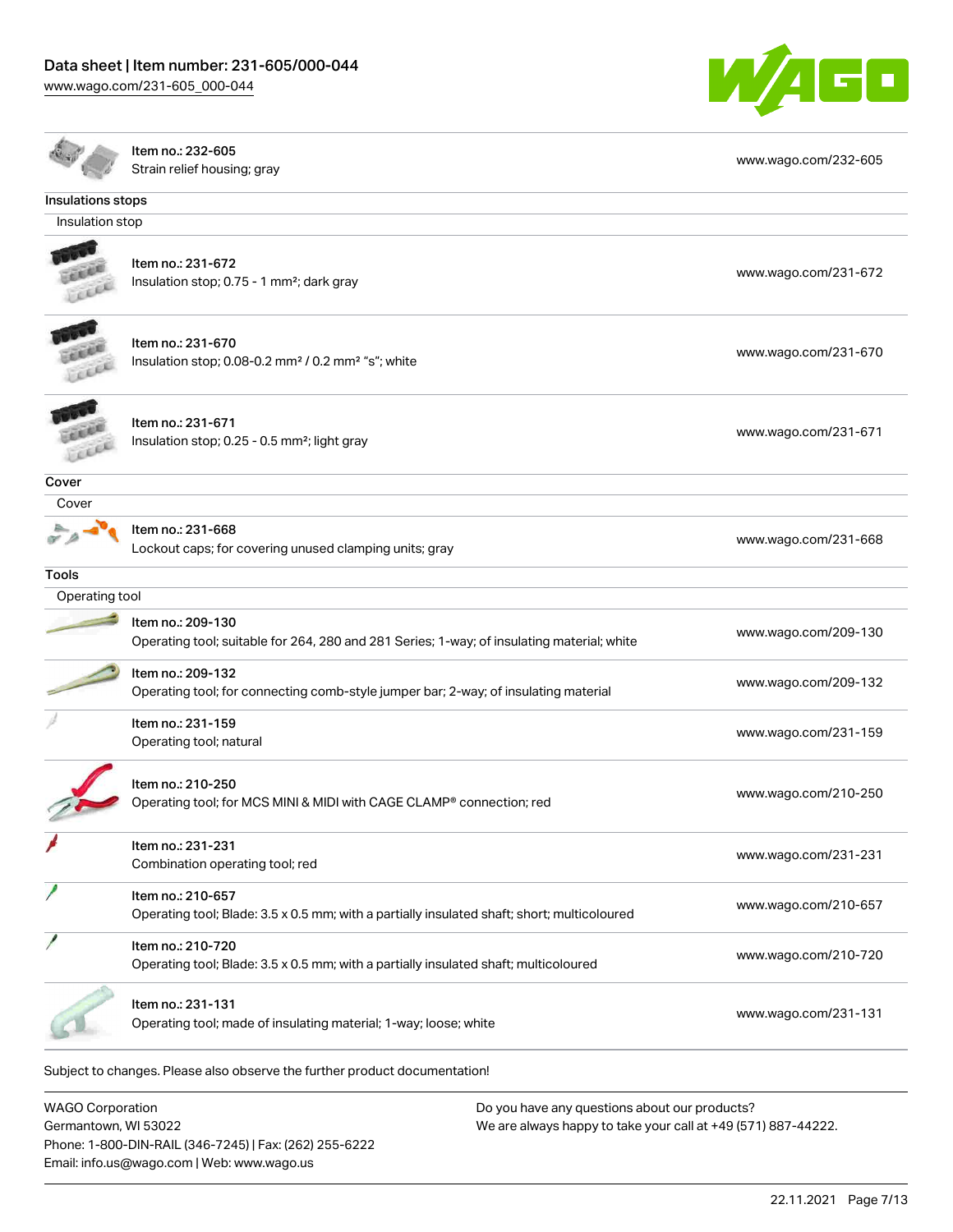[www.wago.com/231-605\\_000-044](http://www.wago.com/231-605_000-044)



|                 | Item no.: 231-291<br>Operating tool; made of insulating material; 1-way; loose; red                                     | www.wago.com/231-291 |
|-----------------|-------------------------------------------------------------------------------------------------------------------------|----------------------|
|                 | Item no.: 280-432<br>Operating tool; made of insulating material; 2-way; white                                          | www.wago.com/280-432 |
|                 | Item no.: 280-434<br>Operating tool; made of insulating material; 4-way                                                 | www.wago.com/280-434 |
|                 | Item no.: 280-437<br>Operating tool; made of insulating material; 7-way                                                 | www.wago.com/280-437 |
|                 | Item no.: 280-440<br>Operating tool; made of insulating material; 10-way                                                | www.wago.com/280-440 |
|                 | Item no.: 280-435<br>Operating tool; made of insulating material; 5-way; gray                                           | www.wago.com/280-435 |
|                 | Item no.: 280-436<br>Operating tool; made of insulating material; 6-way                                                 | www.wago.com/280-436 |
|                 | Item no.: 280-438<br>Operating tool; made of insulating material; 8-way                                                 | www.wago.com/280-438 |
|                 | Item no.: 280-433<br>Operating tool; made of insulating material; 3-way                                                 | www.wago.com/280-433 |
| <b>Ferrules</b> |                                                                                                                         |                      |
| Ferrule         |                                                                                                                         |                      |
|                 | Item no.: 216-101<br>Ferrule; Sleeve for 0.5 mm <sup>2</sup> / AWG 22; uninsulated; electro-tin plated; silver-colored  | www.wago.com/216-101 |
|                 | Item no.: 216-104<br>Ferrule; Sleeve for 1.5 mm <sup>2</sup> / AWG 16; uninsulated; electro-tin plated; silver-colored  | www.wago.com/216-104 |
|                 | Item no.: 216-106<br>Ferrule; Sleeve for 2.5 mm <sup>2</sup> / AWG 14; uninsulated; electro-tin plated; silver-colored  | www.wago.com/216-106 |
|                 | Item no.: 216-102<br>Ferrule; Sleeve for 0.75 mm <sup>2</sup> / AWG 20; uninsulated; electro-tin plated; silver-colored | www.wago.com/216-102 |
|                 | Item no.: 216-103<br>Ferrule; Sleeve for 1 mm <sup>2</sup> / AWG 18; uninsulated; electro-tin plated                    | www.wago.com/216-103 |
|                 | Item no.: 216-123<br>Ferrule; Sleeve for 1 mm <sup>2</sup> / AWG 18; uninsulated; electro-tin plated; silver-colored    | www.wago.com/216-123 |
|                 | Item no.: 216-122<br>Ferrule; Sleeve for 0.75 mm <sup>2</sup> / AWG 20; uninsulated; electro-tin plated; silver-colored | www.wago.com/216-122 |
|                 | Item no.: 216-124                                                                                                       |                      |
|                 | Subject to changes. Please also observe the further product documentation!                                              |                      |

WAGO Corporation Germantown, WI 53022 Phone: 1-800-DIN-RAIL (346-7245) | Fax: (262) 255-6222 Email: info.us@wago.com | Web: www.wago.us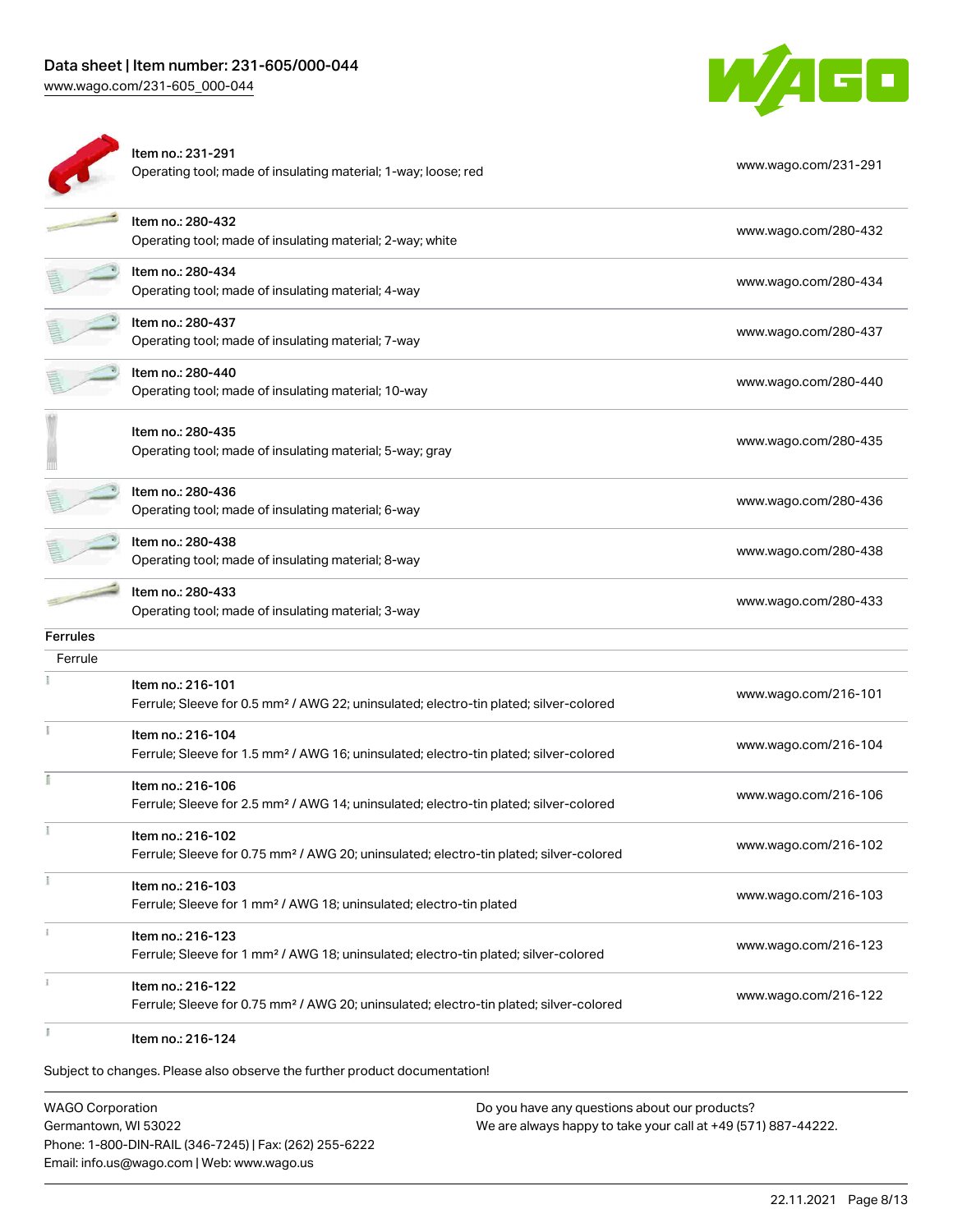

Ferrule; Sleeve for 1.5 mm² / AWG 16; uninsulated; electro-tin plated [www.wago.com/216-124](http://www.wago.com/216-124)

| Item no.: 216-142<br>Ferrule; Sleeve for 0.75 mm <sup>2</sup> / 18 AWG; uninsulated; electro-tin plated; electrolytic copper; gastight<br>crimped; acc. to DIN 46228, Part 1/08.92                | www.wago.com/216-142 |
|---------------------------------------------------------------------------------------------------------------------------------------------------------------------------------------------------|----------------------|
| Item no.: 216-132<br>Ferrule; Sleeve for 0.34 mm <sup>2</sup> / AWG 24; uninsulated; electro-tin plated                                                                                           | www.wago.com/216-132 |
| Item no.: 216-121<br>Ferrule; Sleeve for 0.5 mm <sup>2</sup> / AWG 22; uninsulated; electro-tin plated; silver-colored                                                                            | www.wago.com/216-121 |
| Item no.: 216-143<br>Ferrule; Sleeve for 1 mm <sup>2</sup> / AWG 18; uninsulated; electro-tin plated; electrolytic copper; gastight<br>crimped; acc. to DIN 46228, Part 1/08.92                   | www.wago.com/216-143 |
| Item no.: 216-131<br>Ferrule; Sleeve for 0.25 mm <sup>2</sup> / AWG 24; uninsulated; electro-tin plated; silver-colored                                                                           | www.wago.com/216-131 |
| Item no.: 216-141<br>Ferrule; Sleeve for 0.5 mm <sup>2</sup> / 20 AWG; uninsulated; electro-tin plated; electrolytic copper; gastight<br>crimped; acc. to DIN 46228, Part 1/08.92                 | www.wago.com/216-141 |
| Item no.: 216-152<br>Ferrule; Sleeve for 0.34 mm <sup>2</sup> / AWG 24; uninsulated; electro-tin plated                                                                                           | www.wago.com/216-152 |
| Item no.: 216-203<br>Ferrule; Sleeve for 1 mm <sup>2</sup> / AWG 18; insulated; electro-tin plated; red                                                                                           | www.wago.com/216-203 |
| Item no.: 216-202<br>Ferrule; Sleeve for 0.75 mm <sup>2</sup> / 18 AWG; insulated; electro-tin plated; gray                                                                                       | www.wago.com/216-202 |
| Item no.: 216-151<br>Ferrule; Sleeve for 0.25 mm <sup>2</sup> / AWG 24; uninsulated; electro-tin plated                                                                                           | www.wago.com/216-151 |
| Item no.: 216-204<br>Ferrule; Sleeve for 1.5 mm <sup>2</sup> / AWG 16; insulated; electro-tin plated; black                                                                                       | www.wago.com/216-204 |
| Item no.: 216-144<br>Ferrule; Sleeve for 1.5 mm <sup>2</sup> / AWG 16; uninsulated; electro-tin plated; electrolytic copper; gastight<br>crimped; acc. to DIN 46228, Part 1/08.92; silver-colored | www.wago.com/216-144 |
| Item no.: 216-201<br>Ferrule; Sleeve for 0.5 mm <sup>2</sup> / 20 AWG; insulated; electro-tin plated; white                                                                                       | www.wago.com/216-201 |
| Item no.: 216-223<br>Ferrule; Sleeve for 1 mm <sup>2</sup> / AWG 18; insulated; electro-tin plated; red                                                                                           | www.wago.com/216-223 |
| Item no.: 216-241<br>Ferrule; Sleeve for 0.5 mm <sup>2</sup> / 20 AWG; insulated; electro-tin plated; electrolytic copper; gastight<br>crimped; acc. to DIN 46228, Part 4/09.90; white            | www.wago.com/216-241 |
| Item no.: 216-242<br>Ferrule; Sleeve for 0.75 mm <sup>2</sup> / 18 AWG; insulated; electro-tin plated; electrolytic copper; gastight<br>crimped; acc. to DIN 46228, Part 4/09.90; gray            | www.wago.com/216-242 |
| Item no.: 216-222                                                                                                                                                                                 |                      |

Subject to changes. Please also observe the further product documentation!

WAGO Corporation Germantown, WI 53022 Phone: 1-800-DIN-RAIL (346-7245) | Fax: (262) 255-6222 Email: info.us@wago.com | Web: www.wago.us Do you have any questions about our products? We are always happy to take your call at +49 (571) 887-44222.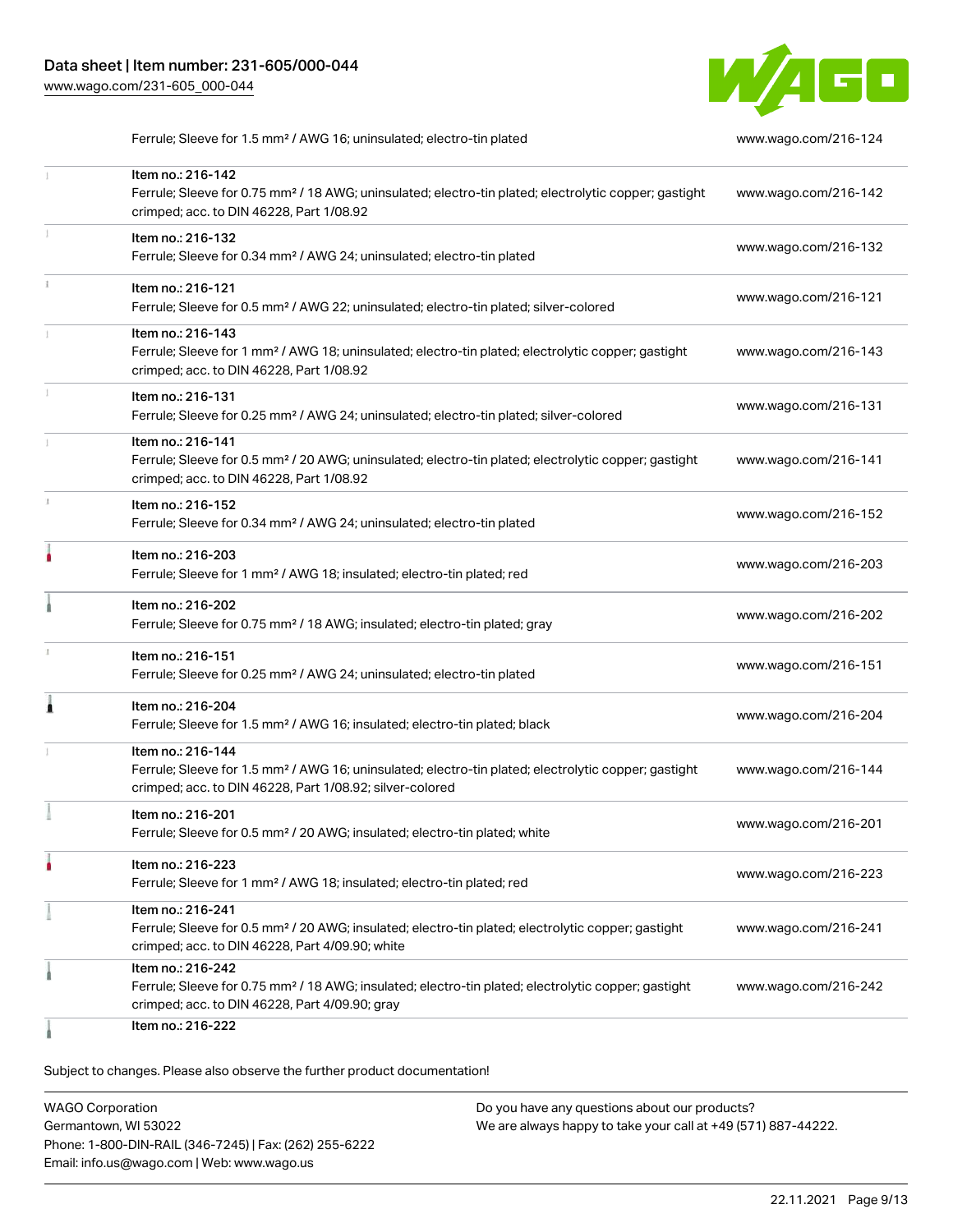

Ferrule; Sleeve for 0.75 mm<sup>2</sup> / 18 AWG; insulated; electro-tin plated; gray [www.wago.com/216-222](http://www.wago.com/216-222)

|   | Item no.: 216-221<br>Ferrule; Sleeve for 0.5 mm <sup>2</sup> / 20 AWG; insulated; electro-tin plated; white                                                                                             | www.wago.com/216-221 |
|---|---------------------------------------------------------------------------------------------------------------------------------------------------------------------------------------------------------|----------------------|
| Â | Item no.: 216-224<br>Ferrule; Sleeve for 1.5 mm <sup>2</sup> / AWG 16; insulated; electro-tin plated; black                                                                                             | www.wago.com/216-224 |
| ۸ | Item no.: 216-243<br>Ferrule; Sleeve for 1 mm <sup>2</sup> / AWG 18; insulated; electro-tin plated; electrolytic copper; gastight crimped; www.wago.com/216-243<br>acc. to DIN 46228, Part 4/09.90; red |                      |
| 1 | Item no.: 216-244<br>Ferrule; Sleeve for 1.5 mm <sup>2</sup> / AWG 16; insulated; electro-tin plated; electrolytic copper; gastight<br>crimped; acc. to DIN 46228, Part 4/09.90; black                  | www.wago.com/216-244 |
|   | Item no.: 216-263<br>Ferrule; Sleeve for 1 mm <sup>2</sup> / AWG 18; insulated; electro-tin plated; electrolytic copper; gastight crimped; www.wago.com/216-263<br>acc. to DIN 46228, Part 4/09.90; red |                      |
| Â | Item no.: 216-264<br>Ferrule; Sleeve for 1.5 mm <sup>2</sup> / AWG 16; insulated; electro-tin plated; electrolytic copper; gastight<br>crimped; acc. to DIN 46228, Part 4/09.90; black                  | www.wago.com/216-264 |
| Ă | Item no.: 216-284<br>Ferrule; Sleeve for 1.5 mm <sup>2</sup> / AWG 16; insulated; electro-tin plated; electrolytic copper; gastight<br>crimped; acc. to DIN 46228, Part 4/09.90; black                  | www.wago.com/216-284 |
|   | Item no.: 216-262<br>Ferrule; Sleeve for 0.75 mm <sup>2</sup> / 18 AWG; insulated; electro-tin plated; electrolytic copper; gastight<br>crimped; acc. to DIN 46228, Part 4/09.90; gray                  | www.wago.com/216-262 |
|   | Item no.: 216-301<br>Ferrule; Sleeve for 0.25 mm <sup>2</sup> / AWG 24; insulated; electro-tin plated; yellow                                                                                           | www.wago.com/216-301 |
|   | Item no.: 216-321<br>Ferrule; Sleeve for 0.25 mm <sup>2</sup> / AWG 24; insulated; electro-tin plated; yellow                                                                                           | www.wago.com/216-321 |
|   | Item no.: 216-322<br>Ferrule; Sleeve for 0.34 mm <sup>2</sup> / 22 AWG; insulated; electro-tin plated; green                                                                                            | www.wago.com/216-322 |
|   | Item no.: 216-302<br>Ferrule; Sleeve for 0.34 mm <sup>2</sup> / 22 AWG; insulated; electro-tin plated; light turquoise                                                                                  | www.wago.com/216-302 |

## Downloads Documentation

| Additional Information |  |
|------------------------|--|
|                        |  |

| Technical explanations | 2019 Apr 3 | pdf    | Download |
|------------------------|------------|--------|----------|
|                        |            | 2.0 MB |          |

## Installation Notes

Subject to changes. Please also observe the further product documentation!

| <b>WAGO Corporation</b>                                | Do you have any questions about our products?                 |  |
|--------------------------------------------------------|---------------------------------------------------------------|--|
| Germantown, WI 53022                                   | We are always happy to take your call at +49 (571) 887-44222. |  |
| Phone: 1-800-DIN-RAIL (346-7245)   Fax: (262) 255-6222 |                                                               |  |
| Email: info.us@wago.com   Web: www.wago.us             |                                                               |  |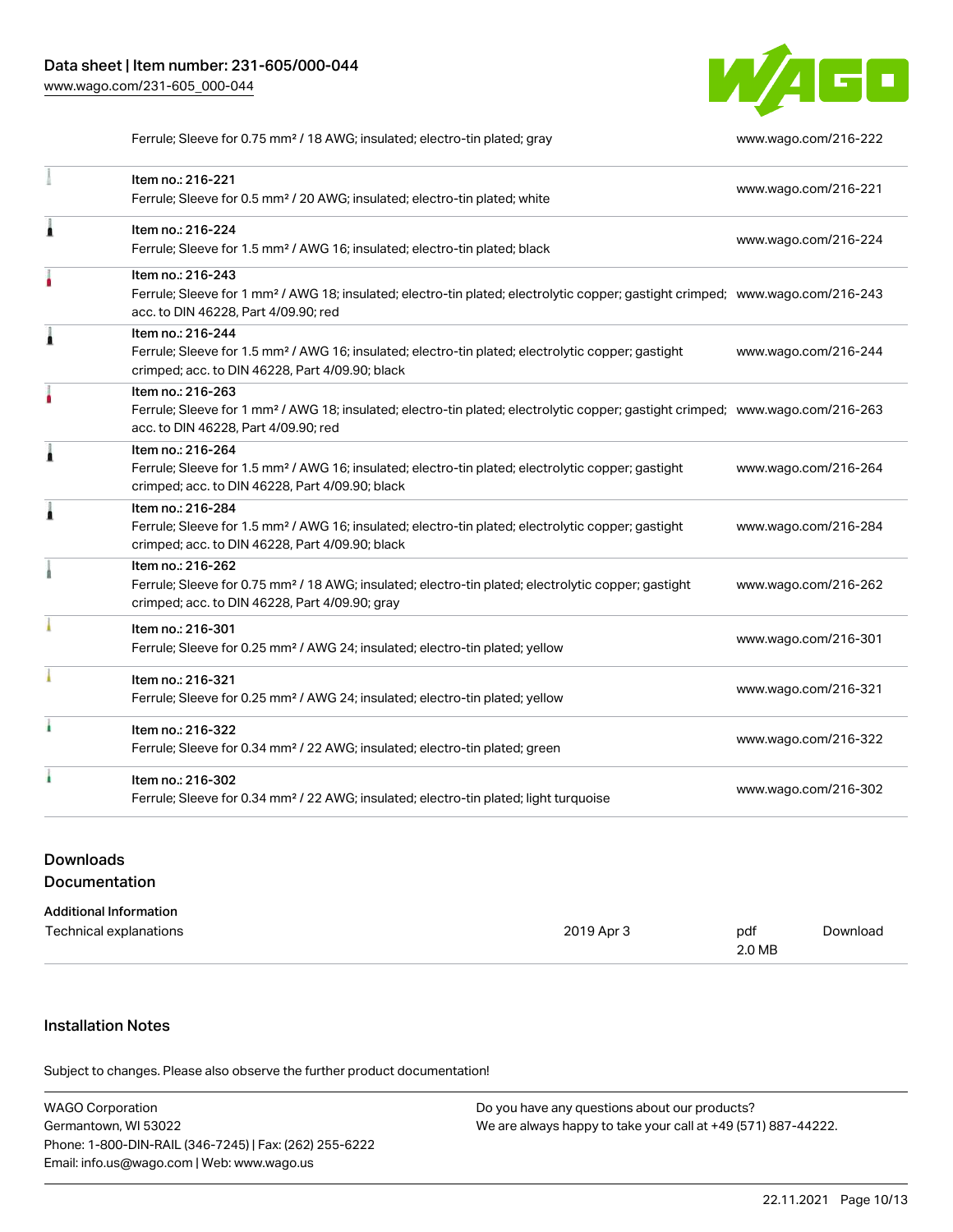



Inserting a conductor via 3.5 mm screwdriver – CAGE CLAMP® actuation parallel to conductor entry.



Inserting a conductor via 3.5 mm screwdriver – CAGE CLAMP® actuation perpendicular to conductor entry.



Inserting a conductor into CAGE CLAMP® unit via operating lever (231-291).



Inserting a conductor via operating tool.

#### Coding



Coding a male header – fitting coding key(s).

Subject to changes. Please also observe the further product documentation!

WAGO Corporation Germantown, WI 53022 Phone: 1-800-DIN-RAIL (346-7245) | Fax: (262) 255-6222 Email: info.us@wago.com | Web: www.wago.us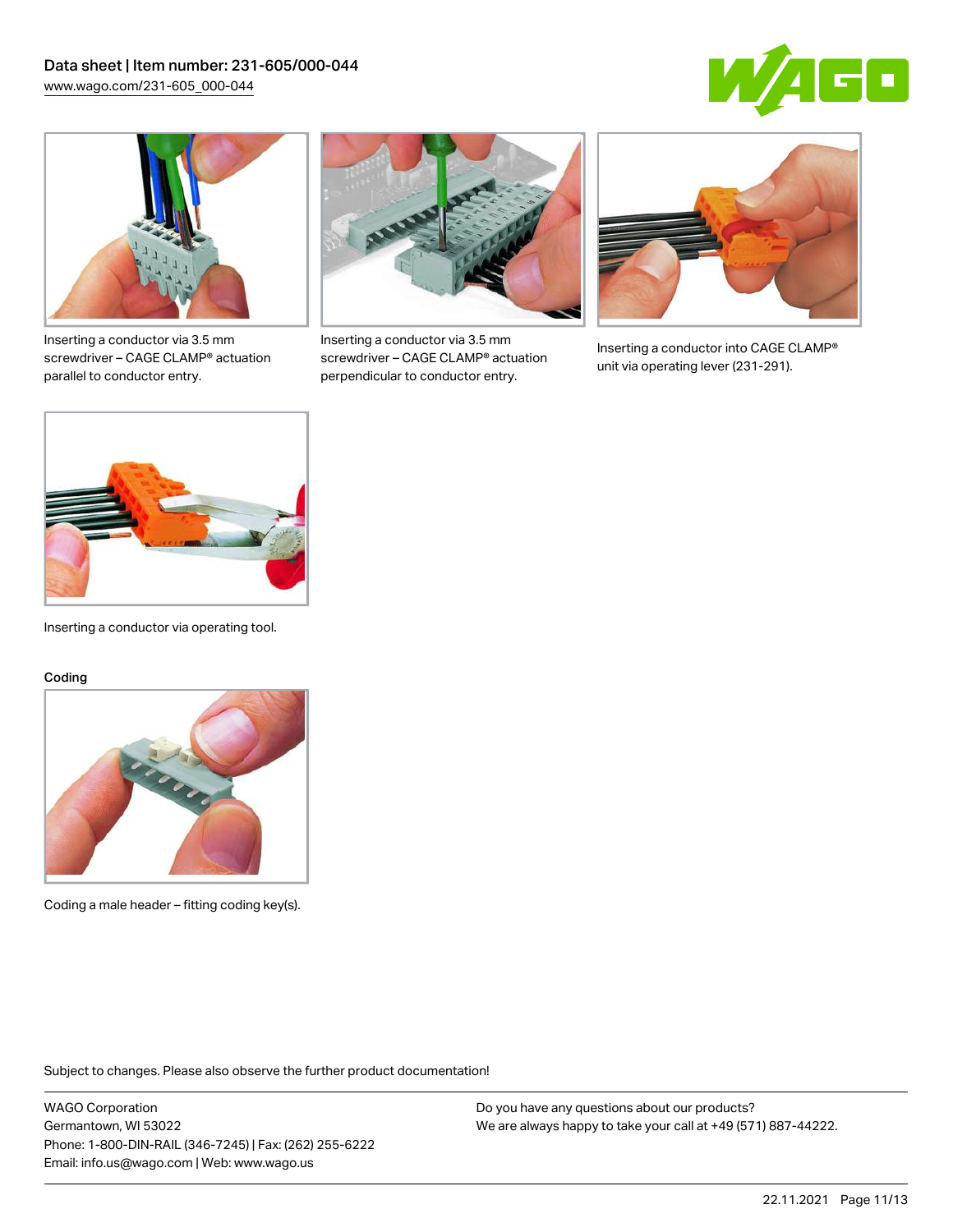



Testing – female connector with CAGE CLAMP®

Integrated test ports for testing perpendicular to conductor entry via 2 or 2.3 mm Ø test plug

Installation



Male connector with strain relief plate



Strain relief housing shown with a male connector equipped with CAGE CLAMP®

Marking

Subject to changes. Please also observe the further product documentation!

WAGO Corporation Germantown, WI 53022 Phone: 1-800-DIN-RAIL (346-7245) | Fax: (262) 255-6222 Email: info.us@wago.com | Web: www.wago.us